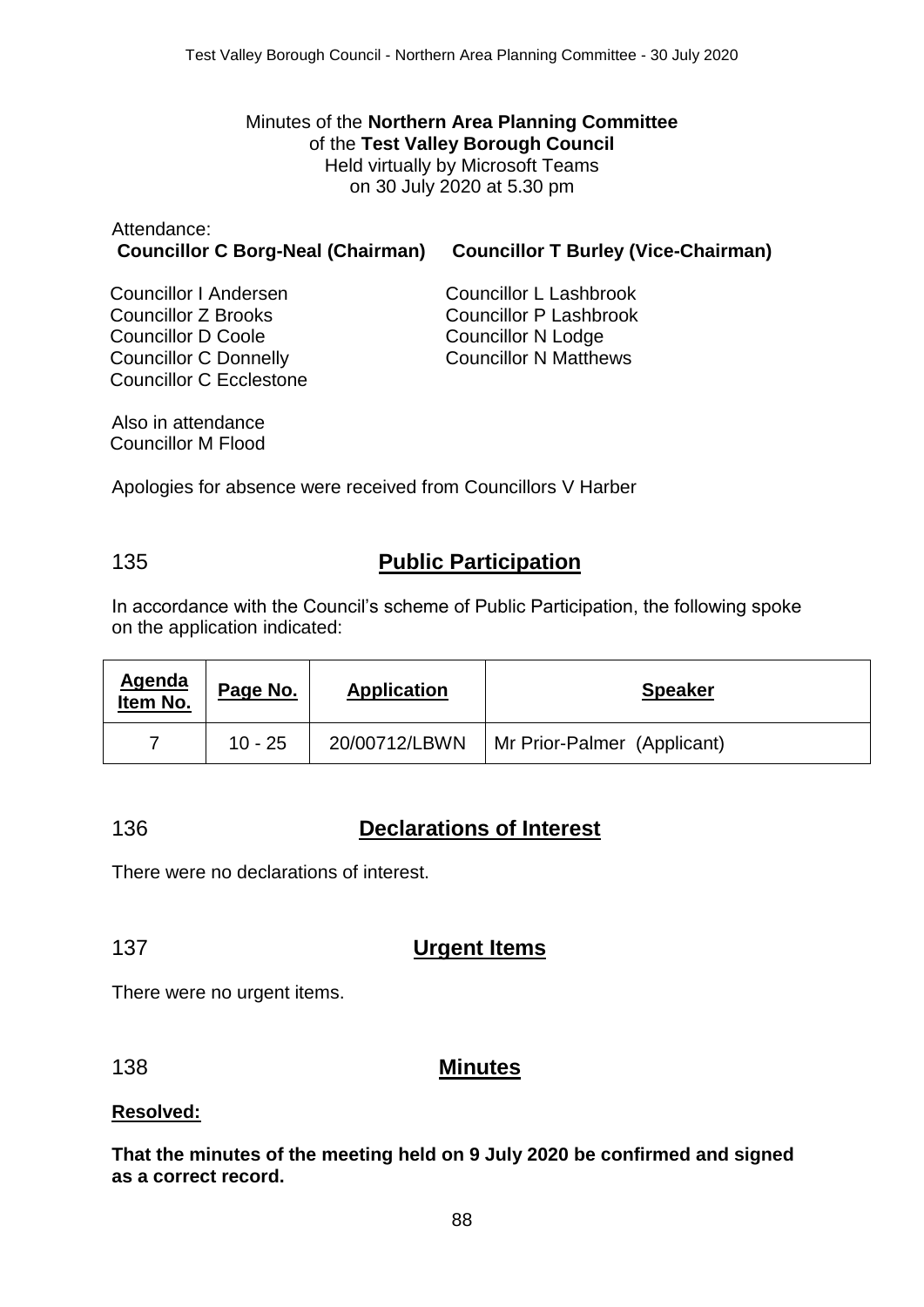## 139 **Schedule of Development Applications**

#### **Resolved:**

**That the applications for development as set out below be determined as indicated.**

#### 140 **20/00712/LBWN**

| <b>APPLICATION NO.</b><br><b>APPLICATION TYPE</b> | 20/00712/LBWN<br><b>LISTED BUILDING WORKS - NORTH</b>                                                                                                                                                                                                                             |
|---------------------------------------------------|-----------------------------------------------------------------------------------------------------------------------------------------------------------------------------------------------------------------------------------------------------------------------------------|
| <b>REGISTERED</b>                                 | 23.03.2020                                                                                                                                                                                                                                                                        |
| <b>APPLICANT</b>                                  | <b>Mr Simon Prior-Palmer</b>                                                                                                                                                                                                                                                      |
| <b>SITE</b>                                       | Appleshaw House, Biddesden Bottom Road,<br>Appleshaw, SP11 9BT, APPLESHAW                                                                                                                                                                                                         |
| <b>PROPOSAL</b>                                   | Refurbishment of existing barn and former groom's<br>accommodation including removal of modern cross<br>partitions and modern floor boards to attic level of<br>barn. Insertion of WC and steps within stables,<br>structural repairs and thermal insulation to both<br>buildings |
| <b>AMENDMENTS</b>                                 |                                                                                                                                                                                                                                                                                   |
| <b>CASE OFFICER</b>                               | <b>Katie Nethersole</b>                                                                                                                                                                                                                                                           |

**CONSENT subject to conditions to be agreed between the Applicant and Head of Planning and Building. The public benefits of the proposal in respect of the reinstatement of the ceiling in the stable loft, the refurbishment of the groom's accommodation, the repair of structural defects and the reduction in energy demand outweigh the less than substantial harm which arises from the proposal. The proposal is considered to be in accordance with Policy E9 of the Test Valley Borough Revised Local Plan (2016).**

# 141 **20/00858/FULLN**

| <b>APPLICATION NO.</b>  | 20/00858/FULLN                                         |
|-------------------------|--------------------------------------------------------|
| <b>APPLICATION TYPE</b> | FULL APPLICATION - NORTH                               |
| <b>REGISTERED</b>       | 22.04.2020                                             |
| <b>APPLICANT</b>        | Mr and Mrs Lewis                                       |
| <b>SITE</b>             | 3 Little Orchard Court, Winchester Road, Andover,      |
|                         | SP10 2NY, ANDOVER TOWN (WINTON)                        |
| <b>PROPOSAL</b>         | First floor side extension with Juliette balcony and   |
|                         | single storey rear extension, to provide additional    |
|                         | living space and accommodation                         |
| <b>AMENDMENTS</b>       | 15/05 - Title changed to incorporate Juliette balcony. |
| <b>CASE OFFICER</b>     | Alexandra Jeffery                                      |
|                         |                                                        |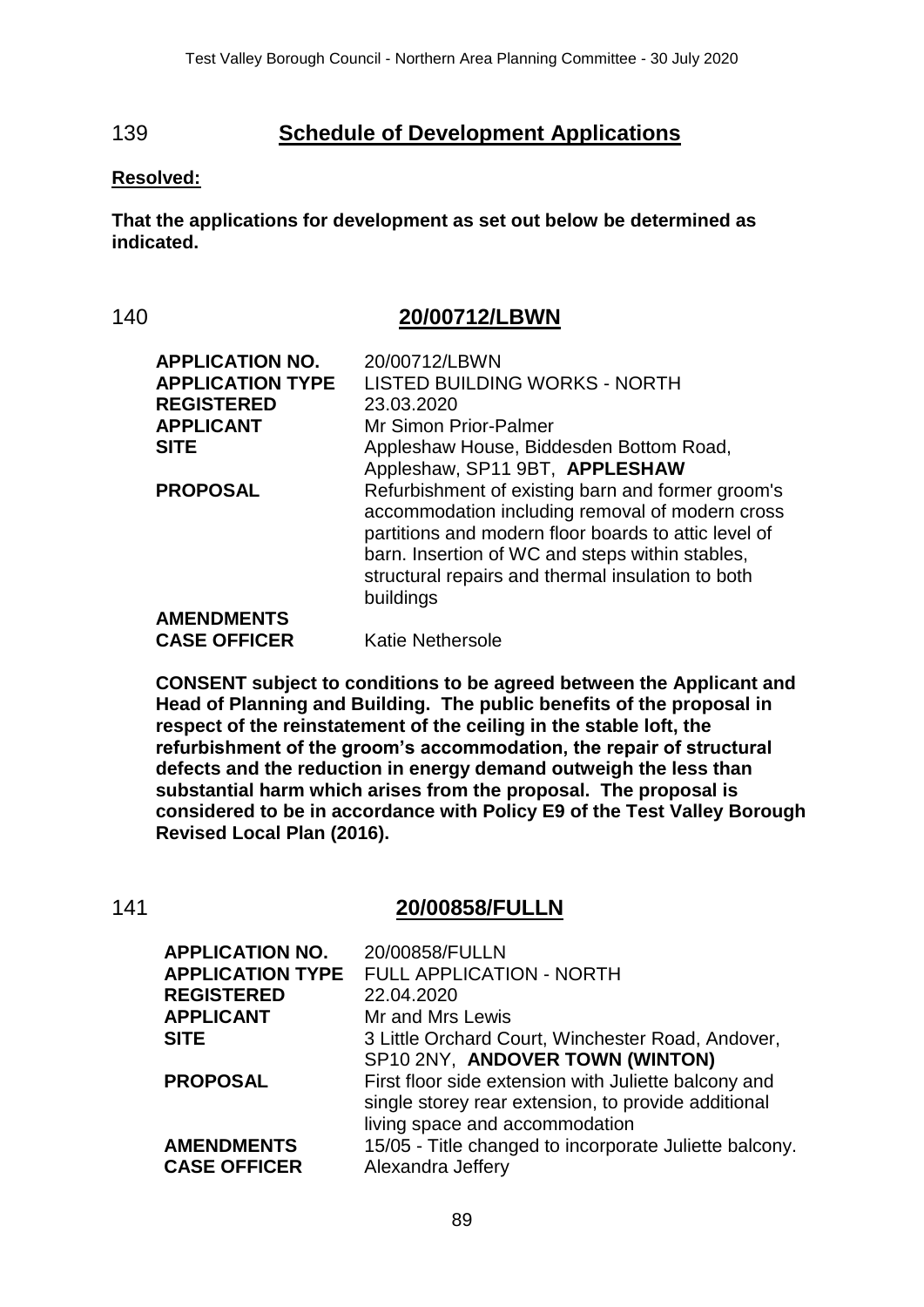#### **PERMISSION subject to:**

- **1. The development hereby permitted shall be begun within three years from the date of this permission. Reason: To comply with the provision of Section 91 of the Town and Country Planning Act 1990 as amended by Section 51 of the Planning and Compulsory Purchase Act 2004.**
- **2. The development hereby permitted shall not be carried out unless in complete accordance with the details shown on the submitted plans**

**Existing and proposed floor plans – 2953-05 Existing and proposed Elevations – 2953-04 Reason: For the avoidance of doubt and in the interests of proposed planning.** 

**3. No development shall take place (including site clearance and any other preparatory works) until a scheme for the protection of trees to be retained has been submitted to and approved in writing by the Local Planning Authority. Such a scheme shall include a plan showing the location and specification of tree protective barriers. Such barriers shall be erected prior to any other site operations and at least three working days' notice shall be given to the Local Planning Authority that it has been erected. Note: The protective barriers shall be as specified at Chapter 6.2 and detailed in figure 2 of B.S.5837:2012 unless otherwise agreed in writing with the Local Planning Authority.**

**Reason: To ensure the enhancement of the development by the retention of existing trees and natural features during the construction phase in accordance with Test Valley Borough Revised Local Plan policy E2 (2016).**

**4. Tree protective measures installed (in accordance with the tree protection condition) shall be maintained and retained for the full duration of works or until such time as agreed in writing with the Local Planning Authority. No activities, nor material storage, nor placement of site huts or other equipment what-so-ever shall take place within the barrier.**

**Reason: To ensure the avoidance of damage to existing trees and natural features during the construction phase in accordance with Test Valley Borough Revised Local Plan policy E2.**

**Notes to applicant:**

**1. In reaching this decision Test Valley Borough Council (TVBC) has had regard to the National Planning Policy Framework and takes a positive and proactive approach to development proposals focused on solutions. TVBC work with applicants and their agents in a positive and proactive manner offering a pre-application advice service and updating applicants/agents of issues that may arise in dealing with the application and where possible suggesting solutions.**